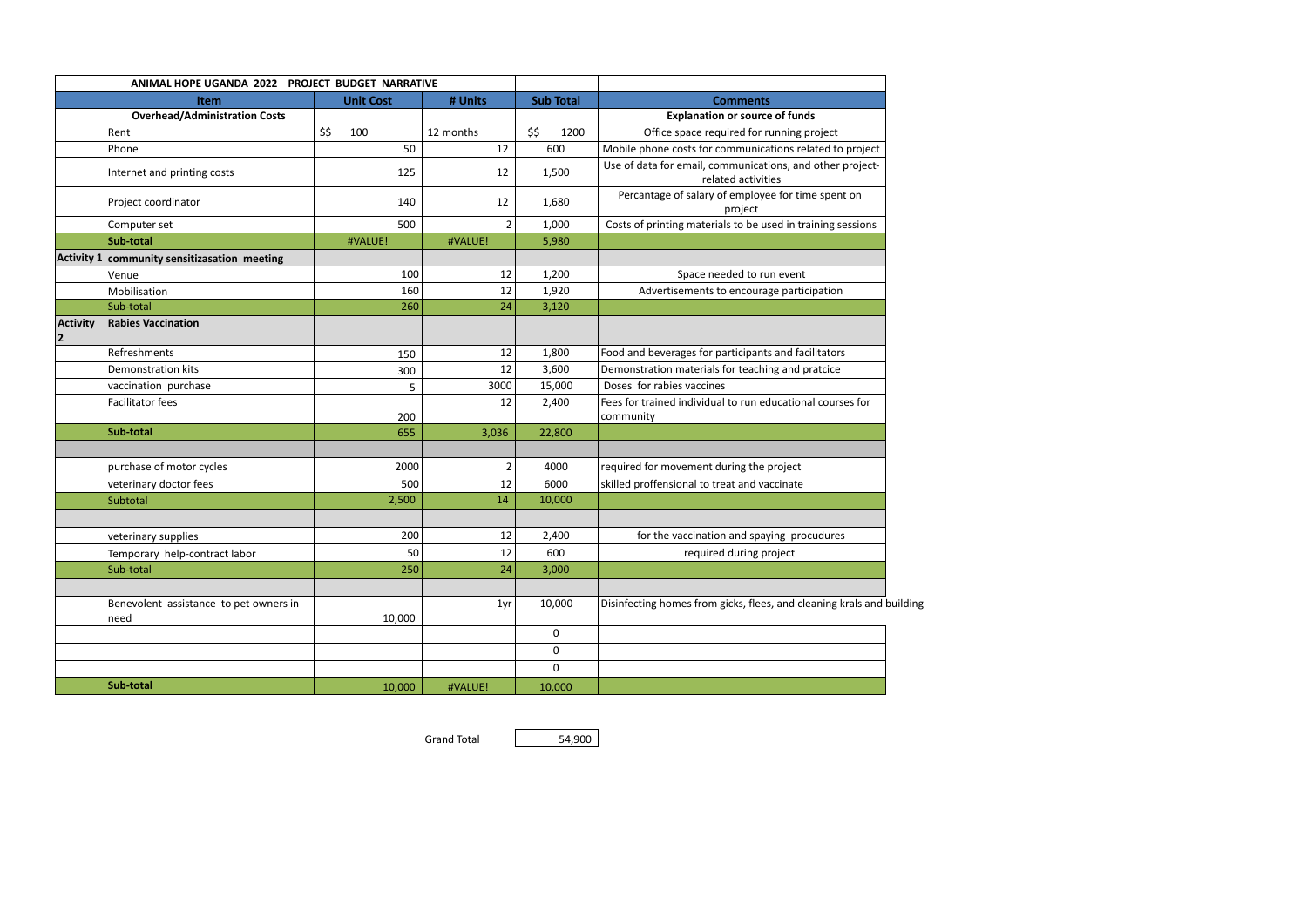## **Organization: Animal hope uganda**

|                                                                 |                           | Unit cost               | <b>Total Budget</b>    |           |         |         |                          |         |         |         |         |         |            |
|-----------------------------------------------------------------|---------------------------|-------------------------|------------------------|-----------|---------|---------|--------------------------|---------|---------|---------|---------|---------|------------|
| <b>Description</b>                                              | Quantity                  |                         | <b>US \$\$</b>         |           | month 1 | month 2 | month 3                  | month 4 | month 5 | month 6 | month 7 | month 8 | month 9    |
| <b>INDIRECT COSTS</b>                                           |                           |                         |                        |           |         |         |                          |         |         |         |         |         |            |
| rent                                                            | 12                        | 100                     | 1,200                  | projected | 100     | 100     | 100                      | 100     | 100     | 100     | 100     | 100     | 100        |
| Project coordinator salary                                      | 12                        | 140                     | 1,680                  | projected | 140     | 140     | 140                      | 140     | 140     | 140     | 140     | 140     | 140        |
| Internet and printing                                           | 12                        | 125                     | 1,500                  | projected | 125     | 125     | 125                      | 125     | 125     | 125     | 125     | 125     | 125        |
| computer                                                        | $\overline{2}$            | 500                     | 1,000                  | projected | 1,000   |         | $\overline{\phantom{a}}$ |         |         |         |         |         |            |
| phone                                                           | 12                        | 50                      | 600                    | projected | 50      | 50      | 50                       | 50      | 50      | 50      | 50      | 50      | 50         |
| <b>TOTAL INDIRECT COST</b>                                      |                           |                         | 5,980                  |           | 1,415   | 415     | 415                      | 415     | 415     | 415     | 415     | 415     | 415        |
| <b>DIRECT COST/PROGRAM ACTIVITIES</b>                           |                           |                         |                        |           |         |         |                          |         |         |         |         |         |            |
| <b>ACTIVITY 1:</b>                                              |                           | community sensitization |                        |           |         |         |                          |         |         |         |         |         |            |
|                                                                 |                           |                         | $\sim$                 | projected |         |         |                          |         |         |         |         |         |            |
| venue                                                           | 12                        | 100                     | 1,200                  | projected | 100     | 100     | 100                      | 100     | 100     | 100     | 100     | 100     | <b>100</b> |
| mobilisation                                                    | 12                        | 160                     | 1,920                  | projected | 160     | 160     | 160                      | 160     | 160     | 160     | 160     | 160     | 160        |
|                                                                 |                           |                         | $\sim$                 | projected |         |         |                          |         |         |         |         |         |            |
| <b>ACTIVITY 1: TOTALS</b>                                       | 3,120                     |                         |                        |           | 260     | 260     | 260                      | 260     | 260     | 260     | 260     | 260     | 260        |
| <b>ACTIVITY 2:</b>                                              | <b>Rabies Vaccination</b> |                         |                        |           |         |         |                          |         |         |         |         |         |            |
| Demonstration kits                                              | 12                        | 300                     | 3,600                  | projected | 300     | 300     | 300                      | 300     | 300     | 300     | 300     | 300     | 300        |
| vaccination purchase                                            | 12                        | 1,250                   | 15,000                 | projected | 1,250   | 1,250   | 1,250                    | 1,250   | 1,250   | 1,250   | 1,250   | 1,250   | 1,250      |
| Facilitator fees                                                | 12                        | 200                     | 2,400                  | projected | 200     | 200     | 200                      | 200     | 200     | 200     | 200     | 200     | 200        |
| Refreshments                                                    | 12                        | 150                     | 1,800                  | projected | 150     | 150     | 150                      | 150     | 150     | 150     | 150     | 150     | 150        |
| <b>ACTIVITY 2: TOTALS</b><br>22,800                             |                           |                         | 1,900                  | 1,900     | 1,900   | 1,900   | 1,900                    | 1,900   | 1,900   | 1,900   | 1,900   |         |            |
| <b>ACTIVITY 3</b>                                               |                           |                         | #REF!                  |           |         |         |                          |         |         |         |         |         |            |
| veterinary doctor fees                                          | 12                        | 500                     | 6,000                  | projected | 500     | 500     | 500                      | 500     | 500     | 500     | 500     | 500     | 500        |
| veterinary supplies                                             | 12                        | 200                     | 2,400                  | projected | 200     | 200     | 200                      | 200     | 200     | 200     | 200     | 200     | 200        |
| purchase of motor cycles                                        | $\overline{2}$            | 2,000                   | 4,000                  | projected | 4,000   |         |                          |         |         |         |         |         |            |
| Temporary help-contract labor                                   | 12                        | 50                      | 600                    | projected | 50      | 50      | 50                       | 50      | 50      | 50      | 50      | 50      | 50         |
| <b>ACTIVITY 3: TOTALS</b>                                       |                           |                         | 13,000                 |           | 4,750   | 750     | 750                      | 750     | 750     | 750     | 750     | 750     | 750        |
| <b>TOTAL DIRECT COSTS</b>                                       |                           |                         | 38,920                 |           | 6,910   | 2,910   | 2,910                    | 2,910   | 2,910   | 2,910   | 2,910   | 2,910   | 2,910      |
| 10,000<br><b>Benevolent asssistance to pet owners</b><br>10,000 |                           |                         |                        |           |         |         |                          |         |         |         |         |         |            |
| 44,900<br><b>TOTAL BUDGET PROJECTED</b>                         |                           |                         | 8,325                  | 3,325     | 3,325   | 3,325   | 3,325                    | 3,325   | 3,325   | 3,325   | 3,325   |         |            |
| <b>TOTAL ACTUAL BUDGET</b>                                      |                           |                         | 54,900                 |           |         |         |                          |         |         |         |         |         |            |
| <b>Tranche 1 Reconciliation</b>                                 |                           |                         | (Tranche 1 amount USD) | #VALUE!   |         |         |                          |         |         |         |         |         |            |
| <b>Tranche 2 Reconciliation</b><br>(Tranche 2 amount USD)       |                           |                         | #VALUE!                |           |         |         |                          |         |         |         |         |         |            |
|                                                                 |                           |                         |                        |           |         |         |                          |         |         |         |         |         |            |

## **INSTRUCTIONS**

1. Please read the budget narrative before preparing the budget.

2. Follow the directions of the buget narrative template.

3. Insert as many rows as needed in each Budget Item.

4. Make sure total working budget equals indirect costs + direct costs.